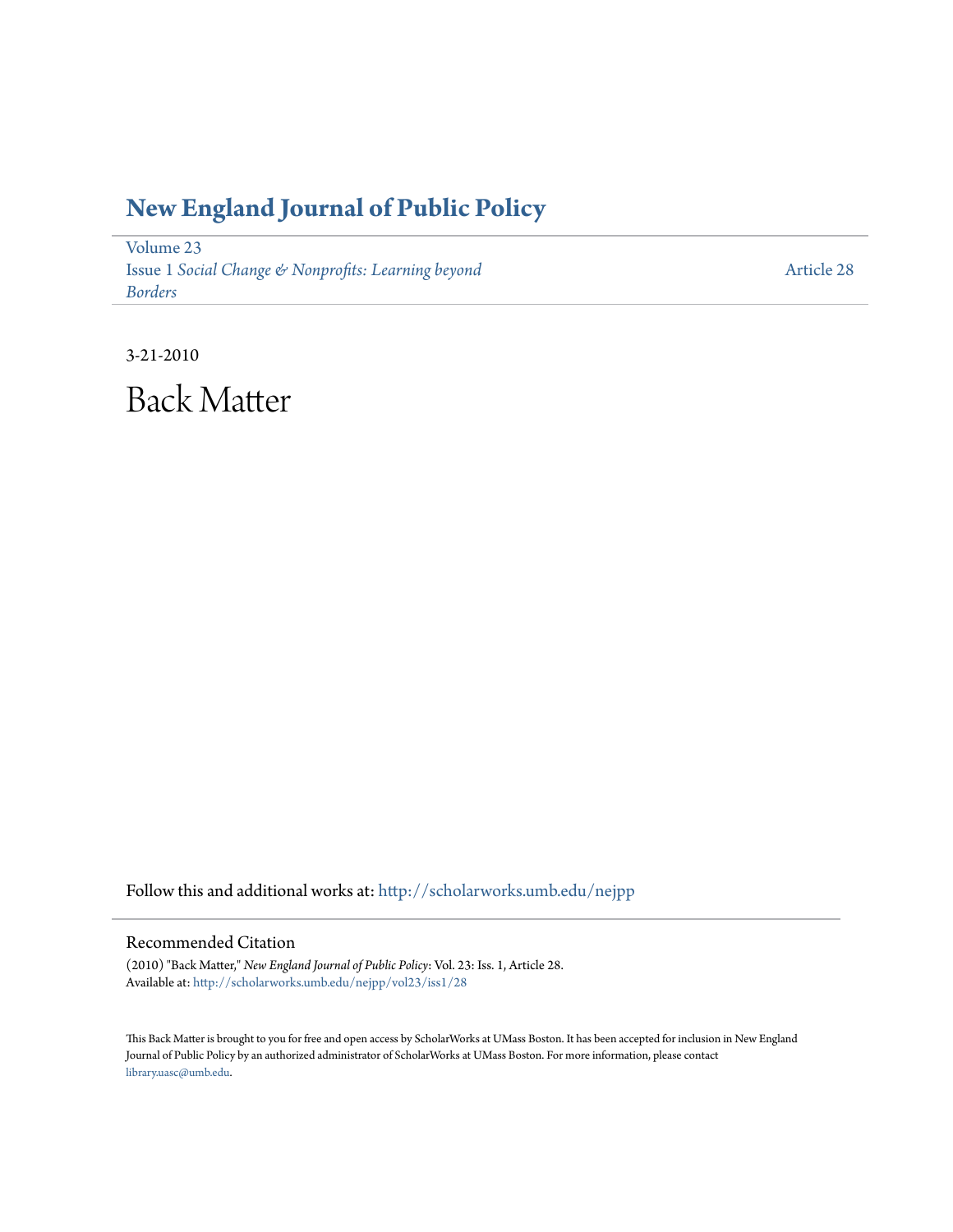## Guidelines for Contributors

- 1. Length of manuscript, not including figures, tables, endnotes, and appendixes, should be approximately 24 to 40 double-spaced pages of 300 words per page, or 7,000 to 12,000 words, in roman and italic fonts only. Please forward three copies of the manuscript to the editor. Once a manuscript is accepted for publication, authors are responsible for providing a Microsoft Word copy of the work.
- 2. Place each figure and table, omitting horizontal and vertical lines, on a separate page and indicate where it should appear in the manuscript. Include below each one, when pertinent, a full note, labeled Source, crediting the originator of the data. Should permission to reprint material from the source be necessary, request it and the desired credit line from the copyright holder, in writing, and submit it with the manuscript. Should your methodology require explanation, place it on a separate double-spaced page (or pages, if necessary) with the heading Methodology.
- 3. Provide an Abstract a short summary of the article of about 150 words, double-spaced, as well as a one-line author identification. The latter should include professional title(s) and affiliation(s). For articles by more than one author, provide an ID for each.

Example: Shaun O'Connell, professor of English, University of Massachusetts Boston, specializes in contemporary Irish and American literature.

4. Endnotes, which appear at the end of the text with the heading Notes, must be formatted in humanities style, double-spaced, and placed in a separate file. Under no circumstances should they also be embedded in the text. Author-date style with reference list is unacceptable. See sample citations below. Book and periodical titles must be in italics, never underlined. When possible, place mathematical formulas in the endnotes.

Publication data for citations from a book must include, in the following order: full first name or initials and last name of author(s), editor(s,) compiler(s), translator(s); full title, including subtitle, of the work; editor's name if given in addition to author; city of publication; year of publication; and pertinent page number(s). For example:

Robert Frost, "The Gift Outright," in *The Poetry of Robert Frost*, ed. Edward Connery Lathem (New York: Holt, Rinehart and Winston, 1975), 348.

Richard E. Neustadt, *Presidential Power* (New York: Wiley, 1960), 24.

Publication data for citations from a periodical must include, in the following order: full first name or initials and last name of author(s); full title, including subtitle, of article; full name of periodical/journal, including volume and issue numbers, date, and pertinent page number(s). For example:

Shaun O'Connell, "The Infrequent Family: In Search of Boston's Literary Community," *Boston Magazine* 67, no. 1 (January 1975): 44–47.

5. The journal uses shortened references rather than op. cit. For a book, include last name(s) of author(s); short title containing key word(s) of main title; and page number(s) of reference. For an article in a periodical, include last name(s) of author(s); short title of article; and page number(s). For example:

Frost, "The Gift Outright," 348. Neustadt, *Presidential Power*, 24. O'Connell, "Infrequent Family," 44–47.

6. We are happy to answer any questions about these guidelines. Address queries and manuscripts to Patricia Peterson, Managing Editor, New England Journal of Public Policy.

## **John W. McCormack Graduate School of Policy Studies, University of Massachusetts Boston** 100 Morrissey Boulevard

Boston, Massachusetts 02125-3393 Telephone: 617-287-5550; fax: 617-287-5544 E-mail: patricia.peterson@umb.edu

Back issues of the *New England Journal of Public Policy* are found at http://www.mccormack.umb.edu/centers/nejpp/prev\_issues.php